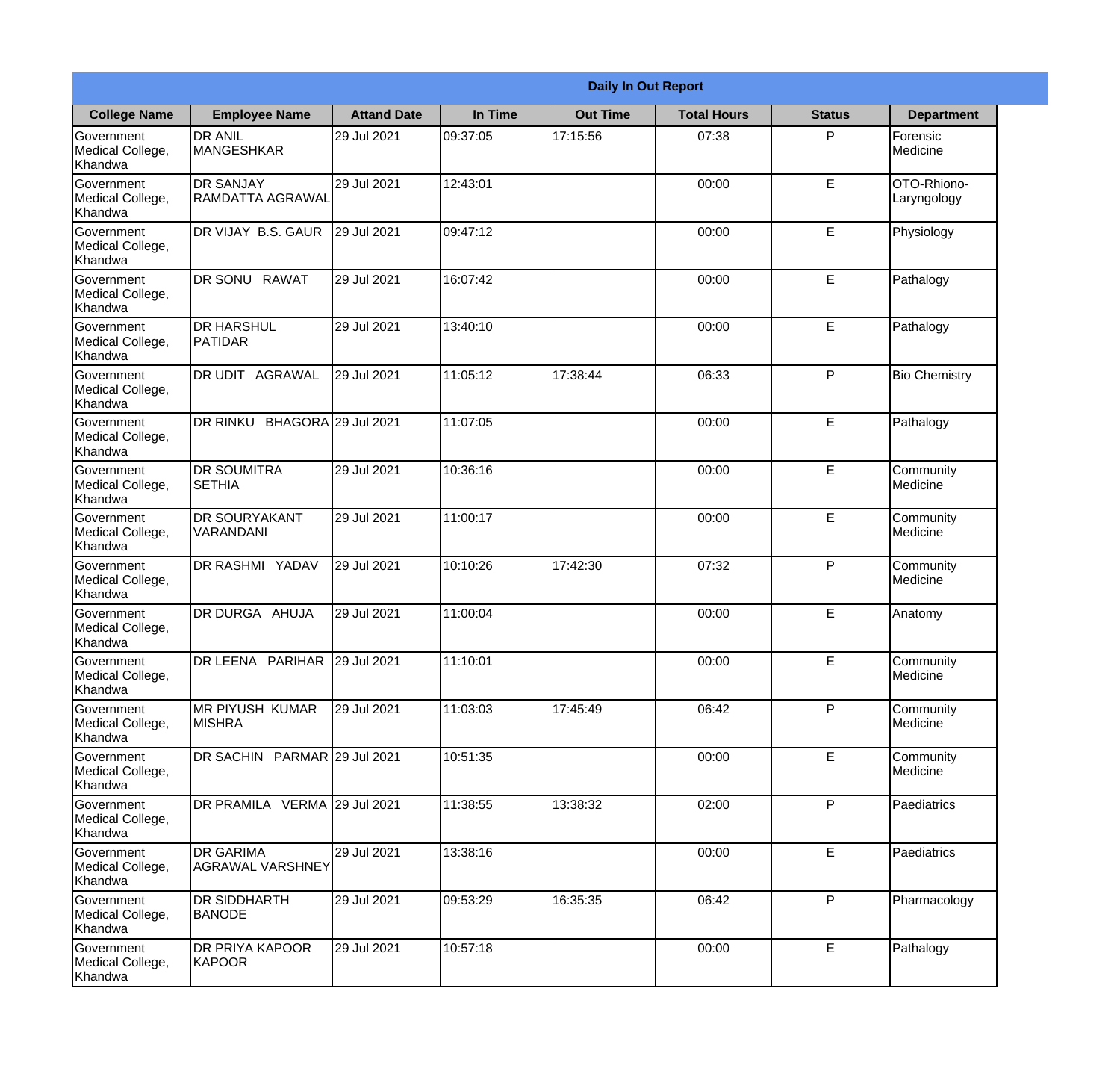| <b>Designation</b>                  | <b>Category</b> |
|-------------------------------------|-----------------|
| Assistant Professor   Para Clinical |                 |
| Professor                           | Clinical        |
| Associate Professor Non Clinical    |                 |
| Demonstrator/Tutor   Para Clinical  |                 |
| Assistant Professor   Para Clinical |                 |
| Associate Professor Non Clinical    |                 |
| Assistant Professor   Para Clinical |                 |
| Assistant Professor   Para Clinical |                 |
| Demonstrator/Tutor   Para Clinical  |                 |
| Assistant Professor   Para Clinical |                 |
| Demonstrator/Tutor   Non Clinical   |                 |
| Assistant Professor   Para Clinical |                 |
| Statistician                        | Para Clinical   |
| Assistant Professor   Para Clinical |                 |
| Professor                           | Clinical        |
| Associate Professor Clinical        |                 |
| Associate Professor   Para Clinical |                 |
| Demonstrator/Tutor   Para Clinical  |                 |

## **Daily In Out Report**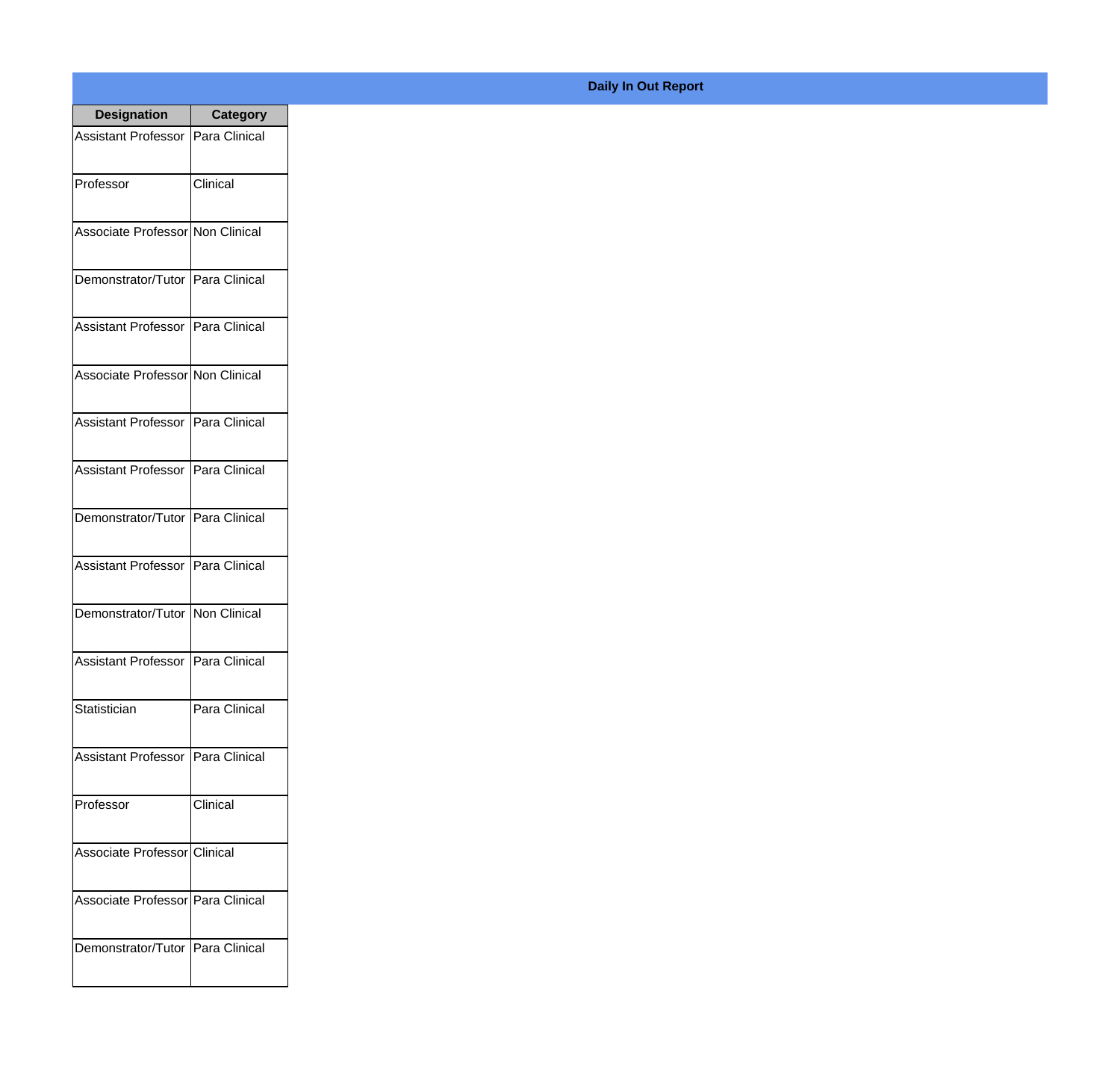|                                                  |                                                |             |          |          | <b>Daily In Out Report</b> |   |                             |
|--------------------------------------------------|------------------------------------------------|-------------|----------|----------|----------------------------|---|-----------------------------|
| Government<br>Medical College,<br>Khandwa        | <b>DR SAPNA</b><br><b>MAHESHRAM</b>            | 29 Jul 2021 | 12:16:38 |          | 00:00                      | E | Community<br>Medicine       |
| Government<br>Medical College,<br>Khandwa        | <b>DR RAKESH SINGH</b><br><b>HAZARI</b>        | 29 Jul 2021 | 16:17:41 |          | 00:00                      | E | Pathalogy                   |
| <b>Government</b><br>Medical College,<br>Khandwa | <b>DR NISHA</b><br>KAITHWAS                    | 29 Jul 2021 | 10:21:54 | 13:38:49 | 03:17                      | P | Psychiatry                  |
| Government<br>Medical College,<br>Khandwa        | <b>DR RAJU</b>                                 | 29 Jul 2021 | 10:39:42 |          | 00:00                      | E | Forensic<br>Medicine        |
| Government<br>Medical College,<br>Khandwa        | <b>DR RANJEET</b><br><b>BADOLE</b>             | 29 Jul 2021 | 11:08:37 |          | 00:00                      | E | <b>General Medicine</b>     |
| Government<br>Medical College,<br>Khandwa        | <b>DR ASHOK</b><br><b>BHAUSAHEB NAJAN</b>      | 29 Jul 2021 | 11:00:45 |          | 00:00                      | E | Forensic<br>Medicine        |
| <b>Government</b><br>Medical College,<br>Khandwa | <b>DR NITESHKUMAR</b><br>KISHORILAL<br>RATHORE | 29 Jul 2021 | 09:53:37 |          | 00:00                      | E | Pharmacology                |
| Government<br>Medical College,<br>Khandwa        | <b>DR PRIYESH</b><br>MARSKOLE                  | 29 Jul 2021 | 11:41:47 | 17:42:40 | 06:01                      | P | Community<br>Medicine       |
| Government<br>Medical College,<br>Khandwa        | DR SUNIL BAJOLIYA                              | 29 Jul 2021 | 10:03:54 |          | 00:00                      | E | OTO-Rhiono-<br>Laryngology  |
| Government<br>Medical College,<br>Khandwa        | DR NISHA MANDLOI<br><b>PANWAR</b>              | 29 Jul 2021 | 10:07:19 |          | 00:00                      | E | Obstetrics &<br>Gynaecology |
| Government<br>Medical College,<br>Khandwa        | <b>DR SATISH</b><br><b>CHANDEL</b>             | 29 Jul 2021 | 11:22:17 |          | 00:00                      | E | Pharmacology                |
| Government<br>Medical College,<br>Khandwa        | <b>DR JITENDRA</b><br><b>AHIRWAR</b>           | 29 Jul 2021 | 09:22:23 | 18:13:53 | 08:51                      | P | Pathalogy                   |
| Government<br>Medical College,<br>Khandwa        | DR MUKTESHWARI<br><b>GUPTA</b>                 | 29 Jul 2021 | 11:43:36 | 17:34:51 | 05:51                      | P | Pharmacology                |
| Government<br>Medical College,<br>Khandwa        | <b>DR PURTI AGARWAL</b><br><b>SAINI</b>        | 29 Jul 2021 | 10:42:37 |          | 00:00                      | E | Pathalogy                   |
| Government<br>Medical College,<br>Khandwa        | DR YASHPAL RAY                                 | 29 Jul 2021 | 11:47:21 |          | 00:00                      | E | Anatomy                     |
| Government<br>Medical College,<br>Khandwa        | <b>DR DEEPIKA</b><br>PANWAR                    | 29 Jul 2021 | 16:07:52 |          | 00:00                      | E | <b>Bio Chemistry</b>        |